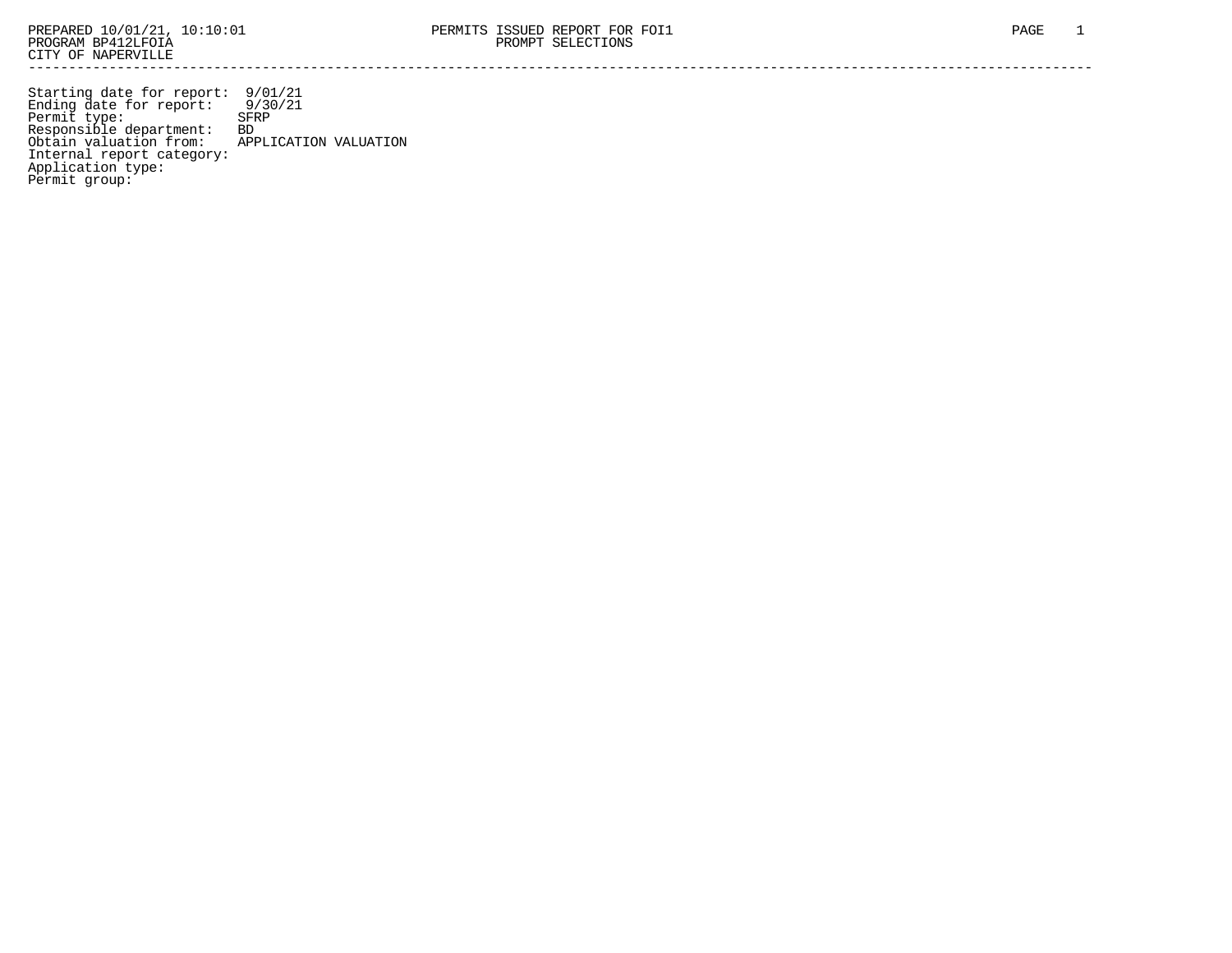## PREPARED 10/01/21, 10:10:01 PERMITS ISSUED REPORT PAGE 1 PROGRAM BP412LFOI1 9/01/21 THRU 9/30/21 CITY OF NAPERVILLE **Example 20** CITY OF NAPERVILLE CITY OF NAPERVILLE<br>
PERMIT TYPE - SFRP SINGLE FAMILY RESIDENCE PERMIT<br>
PERMIT TYPE - SFRP SINGLE FAMILY RESIDENCE PERMIT OBTAINED VALUATION FROM APPLICATION VALUATION

| APPLICATION APPLICATION TYPE AND DESCRIPTION<br>DATE<br>VALUATION                                                                                                                                                                                                                                                                                                                                                                                                                                                                                                                        | Parcel Number                                | PROPERTY OWNER/<br>CONTRACTOR |
|------------------------------------------------------------------------------------------------------------------------------------------------------------------------------------------------------------------------------------------------------------------------------------------------------------------------------------------------------------------------------------------------------------------------------------------------------------------------------------------------------------------------------------------------------------------------------------------|----------------------------------------------|-------------------------------|
| 21-00000388 SFR SINGLE FAMILY RESIDENCE                                                                                                                                                                                                                                                                                                                                                                                                                                                                                                                                                  | 4339 WINTERBERRY AV                          |                               |
| $\begin{tabular}{lclclcl} \multicolumn{2}{c}{c}{\small \texttt{---}}{\small \texttt{---}}{\small \texttt{---}}{\small \texttt{---}}{\small \texttt{---}}{\small \texttt{---}}{\small \texttt{---}}{\small \texttt{---}}{\small \texttt{---}}{\small \texttt{---}}{\small \texttt{---}}{\small \texttt{---}}{\small \texttt{---}}{\small \texttt{---}}{\small \texttt{---}}{\small \texttt{---}}{\small \texttt{---}}{\small \texttt{---}}{\small \texttt{---}}{\small \texttt{---}}{\small \texttt{---}}{\small \texttt{---}}{\small \texttt{---}}{\small \texttt{---}}{\small \texttt{$ |                                              |                               |
| $\begin{tabular}{lllllll} \bf STRUCTURE & 000 & 000 & SFR & 001 & 000 & 000 & 000 & 000 & 001 & 001 & 010 & 010 & 010 & 010 & 010 & 010 & 010 & 010 & 010 & 010 & 010 & 010 & 010 & 010 & 010 & 010 & 010 & 010 & 010 & 010 & 010 & 010 & 010 & 010 & 010 & 010 & 010 & 010 & 010 & 010 & 010$                                                                                                                                                                                                                                                                                           |                                              |                               |
| 21-00001737 SFR SINGLE FAMILY RESIDENCE<br>806 S JULIAN ST                                                                                                                                                                                                                                                                                                                                                                                                                                                                                                                               |                                              |                               |
| Contractor #: 630-748-9242                                                                                                                                                                                                                                                                                                                                                                                                                                                                                                                                                               | D-08194010010000D446 -116 M HOUSE            |                               |
| STRUCTURE - 000 000 SFR<br>PERMIT TYPE - SFRP 00 SINGLE FAMILY RESIDENCE PERMIT 9/03/21                                                                                                                                                                                                                                                                                                                                                                                                                                                                                                  | ISSUE DATE SUBCONTRACTOR(S)                  |                               |
| 21-00002763 SFR SINGLE FAMILY RESIDENCE 638 THORNWOOD DR                                                                                                                                                                                                                                                                                                                                                                                                                                                                                                                                 |                                              |                               |
| ----------- 6/17/21 \$2000000<br>Contractor #: 630-420-8084                                                                                                                                                                                                                                                                                                                                                                                                                                                                                                                              | D-08191140070000N54 -100 CHARLESTON BUILDING |                               |
| STRUCTURE - 000 000 SFR<br>PERMIT TYPE - SFRP 00 SINGLE FAMILY RESIDENCE PERMIT 9/28/21<br>-----------                                                                                                                                                                                                                                                                                                                                                                                                                                                                                   | ISSUE DATE SUBCONTRACTOR(S)                  |                               |
| 21-00002861 SFR SINGLE FAMILY RESIDENCE                                                                                                                                                                                                                                                                                                                                                                                                                                                                                                                                                  | 635 N MAIN ST                                |                               |
| ---------- 6/23/21 \$400000 \$400000 b-0713206020000000340 -69 NSPIRED BY DESIGN LLC<br>Contractor #: 630-984-4666                                                                                                                                                                                                                                                                                                                                                                                                                                                                       |                                              |                               |
| ISSUE DATE SUBCONTRACTOR(S)<br>STRUCTURE - 000 000 SFR<br>PERMIT TYPE - SFRP 00 SINGLE FAMILY RESIDENCE PERMIT 9/03/21                                                                                                                                                                                                                                                                                                                                                                                                                                                                   |                                              |                               |
| 21-00003177 SFR SINGLE FAMILY RESIDENCE<br>4044 ALFALFA LN                                                                                                                                                                                                                                                                                                                                                                                                                                                                                                                               |                                              |                               |
| $\frac{7}{12/21}$ \$670000<br>Contractor #: 630-428-4800                                                                                                                                                                                                                                                                                                                                                                                                                                                                                                                                 | W-01152090100000N1836-245 OAK HILL BUILDERS  |                               |
| STRUCTURE - 000 000 SFR<br>PERMIT TYPE - SFRP 00 SINGLE FAMILY RESIDENCE PERMIT 9/27/21<br>.                                                                                                                                                                                                                                                                                                                                                                                                                                                                                             | ISSUE DATE SUBCONTRACTOR(S)                  |                               |
| 21-00003292 SFR SINGLE FAMILY RESIDENCE                                                                                                                                                                                                                                                                                                                                                                                                                                                                                                                                                  | 844 S JULIAN ST                              |                               |
| \$902000<br>7/15/21                                                                                                                                                                                                                                                                                                                                                                                                                                                                                                                                                                      | D-08194010460000N1861-116 M HOUSE            |                               |

Contractor #: 630-748-9242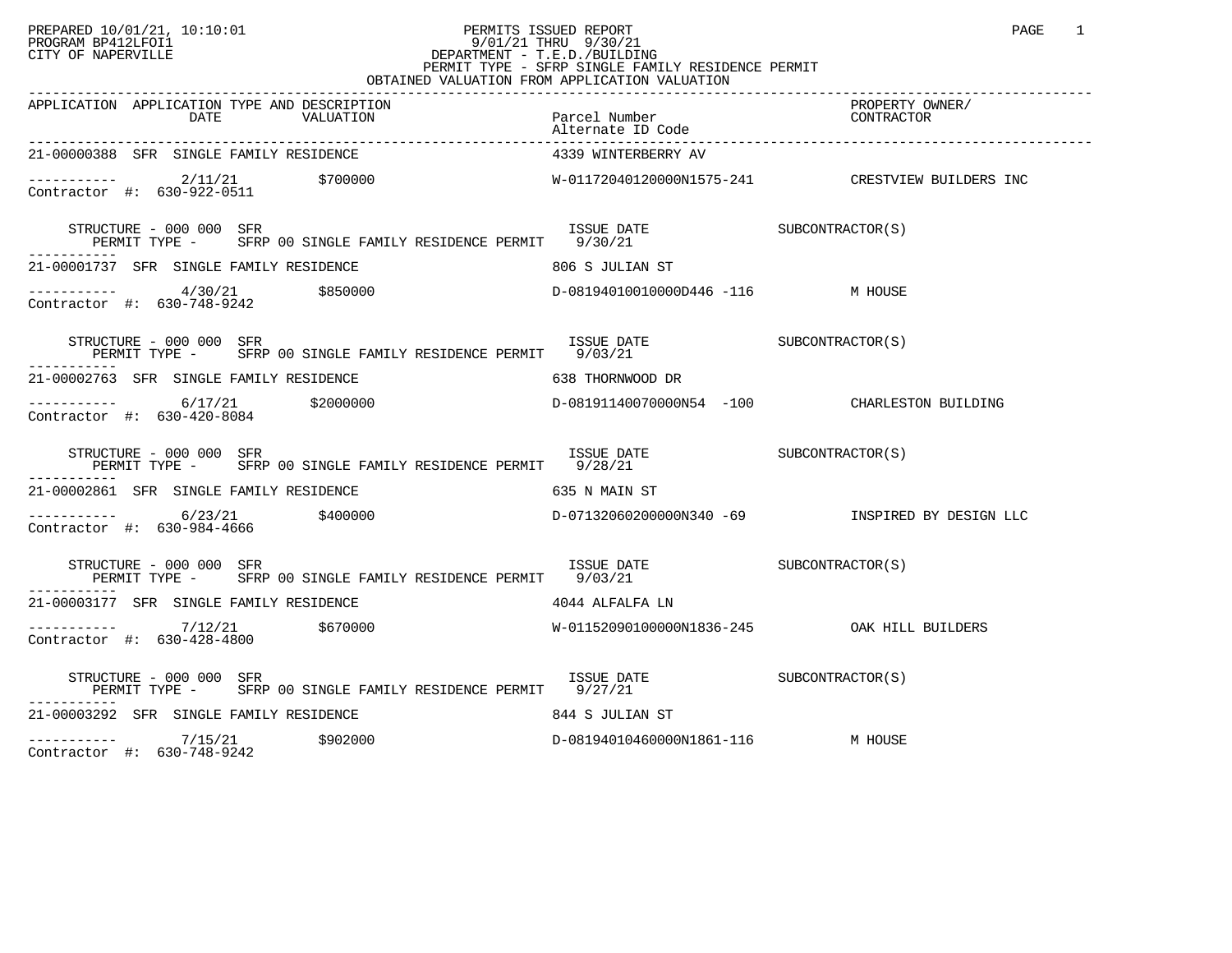## PREPARED 10/01/21, 10:10:01 PERMITS ISSUED REPORT PAGE 2 PROGRAM BP412LFOI1 9/01/21 THRU 9/30/21 CITY OF NAPERVILLE **Example 20** CITY OF NAPERVILLE CITY OF NAPERVILLE<br>
PERMIT TYPE - SFRP SINGLE FAMILY RESIDENCE PERMIT<br>
PERMIT TYPE - SFRP SINGLE FAMILY RESIDENCE PERMIT OBTAINED VALUATION FROM APPLICATION VALUATION

| VALUM VALUMILUN PR                                                                                                                                                                                               |                 |
|------------------------------------------------------------------------------------------------------------------------------------------------------------------------------------------------------------------|-----------------|
| APPLICATION APPLICATION TYPE AND DESCRIPTION                                                                                                                                                                     | PROPERTY OWNER/ |
| 21-00003292 (CONTINUED)                                                                                                                                                                                          |                 |
| $\begin{tabular}{lllllllll} \texttt{STRUCTURE} & - & 000 & 000 & SFR & & & & & & & \\ \texttt{PERMIT} & TYPE & - & SFRP & 00 & SINGLE FAMILY RESIDENCE PERMIT & 9/29/21 & & & & & & \\ \end{tabular}$            |                 |
| 21-00003824 SFR SINGLE FAMILY RESIDENCE THE SERIES RESOURCE 3620 LIME LIGHT DR                                                                                                                                   |                 |
|                                                                                                                                                                                                                  |                 |
| STRUCTURE – 000 000 SFR<br>PERMIT TYPE – SFRP 00 SINGLE FAMILY RESIDENCE PERMIT 9/09/21 – RABY ROOFING                                                                                                           |                 |
| 21-00003825 SFR SINGLE FAMILY RESIDENCE THE SERIES OF 3671 AMBROSIA DR                                                                                                                                           |                 |
|                                                                                                                                                                                                                  |                 |
| STRUCTURE – 000 000 SFR<br>PERMIT TYPE – SFRP 00 SINGLE FAMILY RESIDENCE PERMIT 9/09/21 – RABY ROOFING                                                                                                           |                 |
|                                                                                                                                                                                                                  |                 |
|                                                                                                                                                                                                                  |                 |
| STRUCTURE – 000 000 SFR<br>PERMIT TYPE – SFRP 00 SINGLE FAMILY RESIDENCE PERMIT 9/24/21 – RABY ROOFING                                                                                                           |                 |
| 21-00003894 SFR SINGLE FAMILY RESIDENCE THE SERVICE SERVICE STRING SOLUME LIGHT DR                                                                                                                               |                 |
|                                                                                                                                                                                                                  |                 |
| STRUCTURE – 000 000 SFR<br>PERMIT TYPE – SFRP 00 SINGLE FAMILY RESIDENCE PERMIT 9/24/21 – RABY ROOFING                                                                                                           |                 |
| 21-00004012 SFR SINGLE FAMILY RESIDENCE THE SERIES OF STRING STRINGER STRINGER                                                                                                                                   |                 |
|                                                                                                                                                                                                                  |                 |
| $\begin{array}{cccc} \texttt{STRUCTURE} & - & 000 & 000 & \texttt{SFR} \\ \texttt{PERMIT TYPE} & - & \texttt{SFRP} & 00 & \texttt{SINGLE FAMILY RESIDENCE PERMIT} & 9/24/21 & \texttt{RASY ROOFING} \end{array}$ |                 |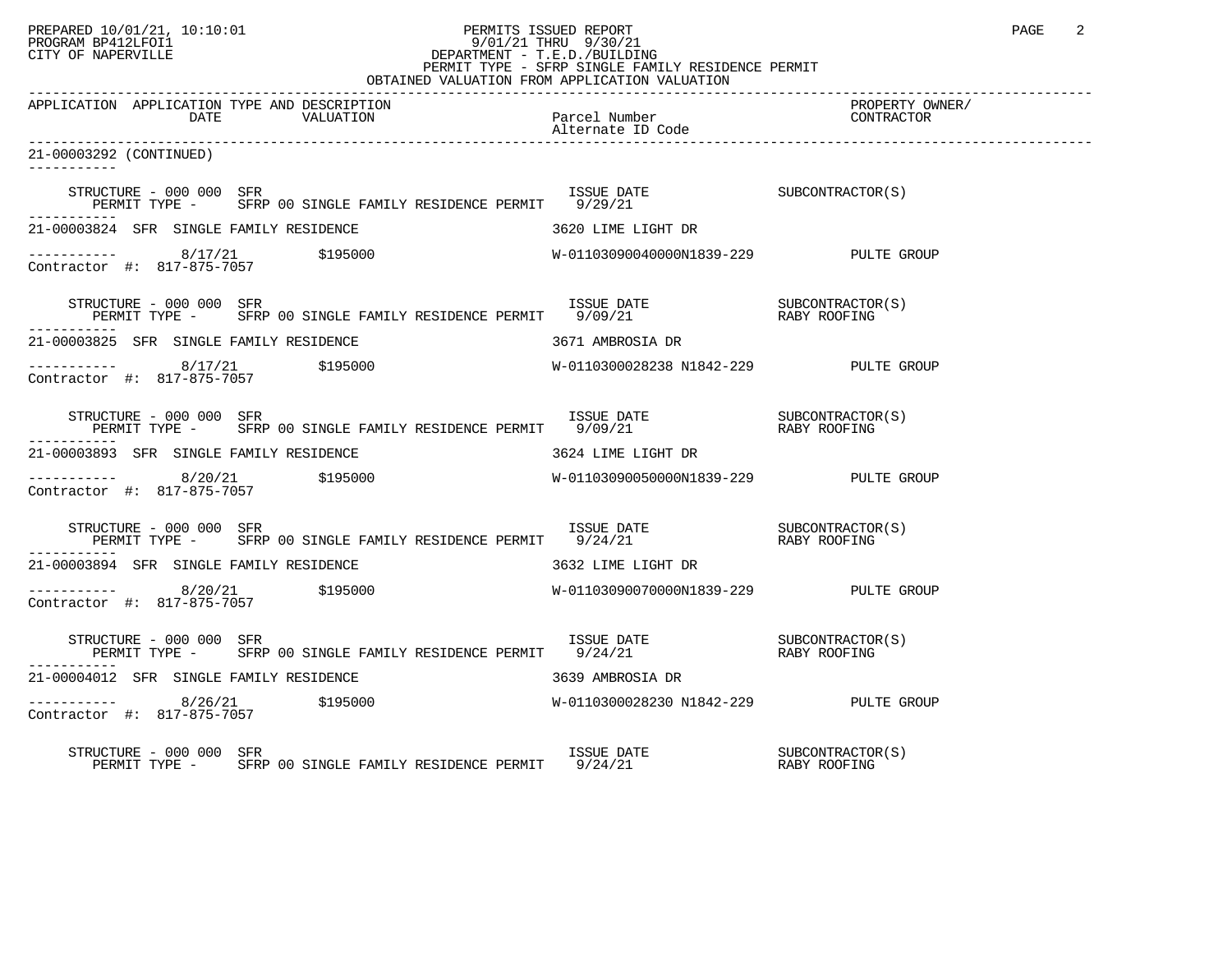## PREPARED 10/01/21, 10:10:01<br>PROGRAM BP412LFOI1 PAGE 3<br>PROGRAM BP412LFOI1 PAGE 3 PROGRAM BP412LFOI1 9/01/21 THRU 9/30/21 CITY OF NAPERVILLE **Example 20** CITY OF NAPERVILLE CITY OF NAPERVILLE<br>
PERMIT TYPE - SFRP SINGLE FAMILY RESIDENCE PERMIT<br>
PERMIT TYPE - SFRP SINGLE FAMILY RESIDENCE PERMIT OBTAINED VALUATION FROM APPLICATION VALUATION

| APPLICATION APPLICATION TYPE AND DESCRIPTION<br>APPLICATION APPLICATION TYPE AND DESCRIPTION PERITY OWNER PROPERTY OWNER PROPERTY OWNER<br>DATE VALUATION Parcel Number (2007 DATE VALUATION Alternate ID Code ) alternate D Code                                                                                                                                                                                                                                           |                   |  |
|-----------------------------------------------------------------------------------------------------------------------------------------------------------------------------------------------------------------------------------------------------------------------------------------------------------------------------------------------------------------------------------------------------------------------------------------------------------------------------|-------------------|--|
| 21-00004013 SFR SINGLE FAMILY RESIDENCE                                                                                                                                                                                                                                                                                                                                                                                                                                     | 3675 AMBROSIA DR  |  |
| ----------- 8/26/21 \$195000<br>Contractor #: 817-875-7057 \$195000<br>Contractor #: 817-875-7057 \$195000<br>Superior M-0110300028239 N1842-229 PULTE GROUP                                                                                                                                                                                                                                                                                                                |                   |  |
| $\begin{tabular}{lllllllll} \multicolumn{2}{c}{STRUCTURE} & - & 000 & 000 & SFR & \\ \multicolumn{2}{c}{FERMIT} & TYPE & - & SFRP & 00 & SINGLE & FAMILY & RESIDENCE & PERMIT & 9/24/21 & & \\ \multicolumn{2}{c}{PERMIT} & TYPE & - & SFRP & 00 & SINGLE & FAMILY & RESIDENCE & PERMIT & 9/24/21 & & \\ \multicolumn{2}{c}{RRF} & & & & & & & \\ \multicolumn{2}{c}{PERMIT} & & & & & & & \\ \multicolumn{2}{c}{PERMIT} & & & & & & & \\ \multicolumn{2}{c$<br>----------- |                   |  |
| 21-00004041 SFR SINGLE FAMILY RESIDENCE THE SERIES ON STRING STRING OR                                                                                                                                                                                                                                                                                                                                                                                                      |                   |  |
| $\begin{array}{cccccccc} - & & & & 8/30/21 & & & 5195000 & & & & & & \text{W-0110300028229 N1842-229 & & & & & & \text{PULTE GROUP} \\ \text{Contractor} & \#: & 817-875-7057 & & & 5195000 & & & & & \text{W-0110300028229 N1842-229 & & & & \text{PULTE GROUP} \end{array}$                                                                                                                                                                                               |                   |  |
| STRUCTURE - 000 000 SFR<br>PERMIT TYPE - SFRP 00 SINGLE FAMILY RESIDENCE PERMIT 9/24/21 21 RABY ROOFING                                                                                                                                                                                                                                                                                                                                                                     |                   |  |
| 21-00004084 SFR SINGLE FAMILY RESIDENCE                                                                                                                                                                                                                                                                                                                                                                                                                                     | 2460 CORN LILY RD |  |
| ----------- 8/31/21 \$195000<br>Contractor #: 817-875-7057 \$195000<br>Contractor #: 817-875-7057                                                                                                                                                                                                                                                                                                                                                                           |                   |  |
| $\begin{array}{cccccc} \texttt{STRUCTURE} & - & 000 & 000 & \texttt{SFR} & & & \\ \texttt{PERMIT TYPE} & - & & \texttt{SFRP} & 00 & \texttt{SINGLE FAMILY RESIDENCE PERMIT} & 9/28/21 & & & \\ \end{array}$                                                                                                                                                                                                                                                                 |                   |  |
| 21-00004085 SFR SINGLE FAMILY RESIDENCE THE SERIES OF 2555 ACCOLADE AV                                                                                                                                                                                                                                                                                                                                                                                                      |                   |  |
| Contractor #: 817-875-7057                                                                                                                                                                                                                                                                                                                                                                                                                                                  |                   |  |
| $\begin{array}{cccccc} \texttt{STRUCTURE} & - & 000 & 000 & \texttt{SFR} & & & \\ \texttt{PERMIT TYPE} & - & & \texttt{SFRP} & 00 & \texttt{SINGLE FAMILY RESIDENCE PERMIT} & 9/28/21 & & & \\ \end{array}$<br>-----------                                                                                                                                                                                                                                                  |                   |  |
| $21\text{--}00004086$ SFR SINGLE FAMILY RESIDENCE $3636$ AMBROSIA DR                                                                                                                                                                                                                                                                                                                                                                                                        |                   |  |
|                                                                                                                                                                                                                                                                                                                                                                                                                                                                             |                   |  |
| RUCTURE – 000 000 SFR<br>PERMIT TYPE – SFRP 00 SINGLE FAMILY RESIDENCE PERMIT 9/28/21 – THE RABY ROOFING<br>STRUCTURE - 000 000 SFR                                                                                                                                                                                                                                                                                                                                         |                   |  |
| TOTAL PERMITS ISSUED 16 TOTAL PERMITS HELD                                                                                                                                                                                                                                                                                                                                                                                                                                  | $\Omega$          |  |

TOTAL APPLICATION VALUATION 7,472,000